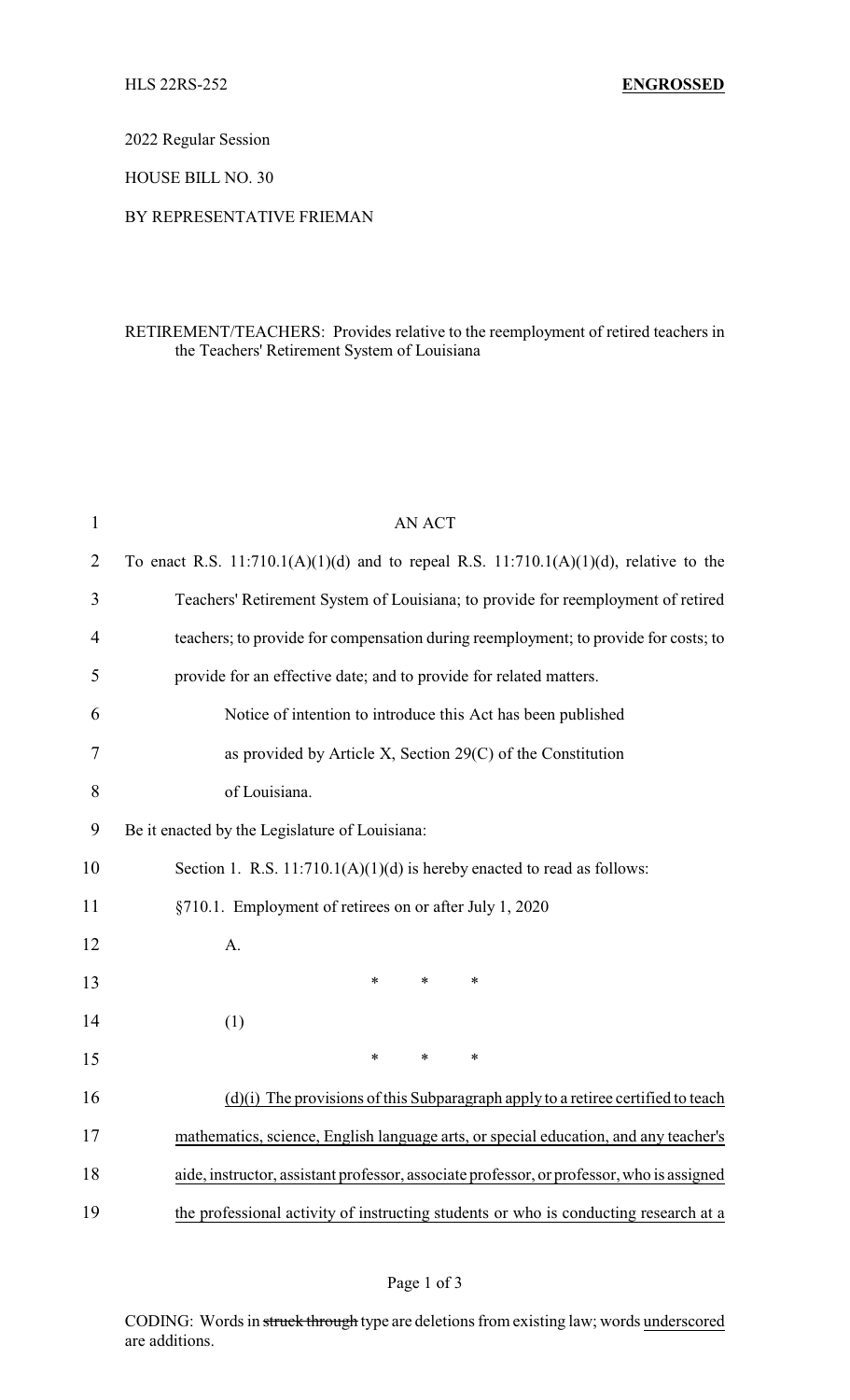| $\mathbf{1}$   | public postsecondary education institution covered by this Section who retired prior        |  |
|----------------|---------------------------------------------------------------------------------------------|--|
| $\overline{2}$ | to December 31, 2021. The provisions of Subparagraphs (a) and (c) of this                   |  |
| 3              | Paragraph do not apply to such a retiree.                                                   |  |
| 4              | (ii) A retiree, as defined in Item (i) of this Subparagraph, may be employed                |  |
| 5              | in any position covered by this system, provided that his earnings in such                  |  |
| 6              | employment do not exceed one hundred percent of his final average compensation              |  |
| 7              | during any fiscal year. If actual earnings exceed this amount, the benefits payable to      |  |
| 8              | the retiree shall be reduced by the amount in excess of one hundred percent of his          |  |
| 9              | final average compensation.                                                                 |  |
| 10             | (iii) A retiree, as defined in Item (i) of this Subparagraph, employed in a full-           |  |
| 11             | time position pursuant to this Subparagraph may prospectively exercise Option 2 as          |  |
| 12             | provided in this Paragraph any time prior to or after reaching one hundred percent          |  |
| 13             | of his final average compensation. In such case, all employee contributions made            |  |
| 14             | in accordance with Subparagraph (b) of this Paragraph prior to the exercise of Option       |  |
| 15             | 2 shall be refunded at that time. If a retiree has earned in excess of one hundred          |  |
| 16             | percent of his final average compensation prior to an election made pursuant to this        |  |
| 17             | Item, the employee contributions eligible for refund or the benefits payable to the         |  |
| 18             | retiree shall be reduced by said amount.                                                    |  |
| 19             | *<br>∗<br>∗                                                                                 |  |
| 20             | Section 2. R.S. $11:710.1(A)(1)(d)$ is hereby repealed in its entirety.                     |  |
| 21             | Section 3. The cost of this Act, if any, shall be funded with additional employer           |  |
| 22             | contributions in compliance with Article X, Section 29(F) of the Constitution of Louisiana. |  |
| 23             | Section 4.(A) This Section and Sections 1 and 3 of this Act shall become effective          |  |
| 24             | on July 1, 2022.                                                                            |  |
| 25             | (B) Section 2 of this Act shall become effective on July 1, 2025.                           |  |